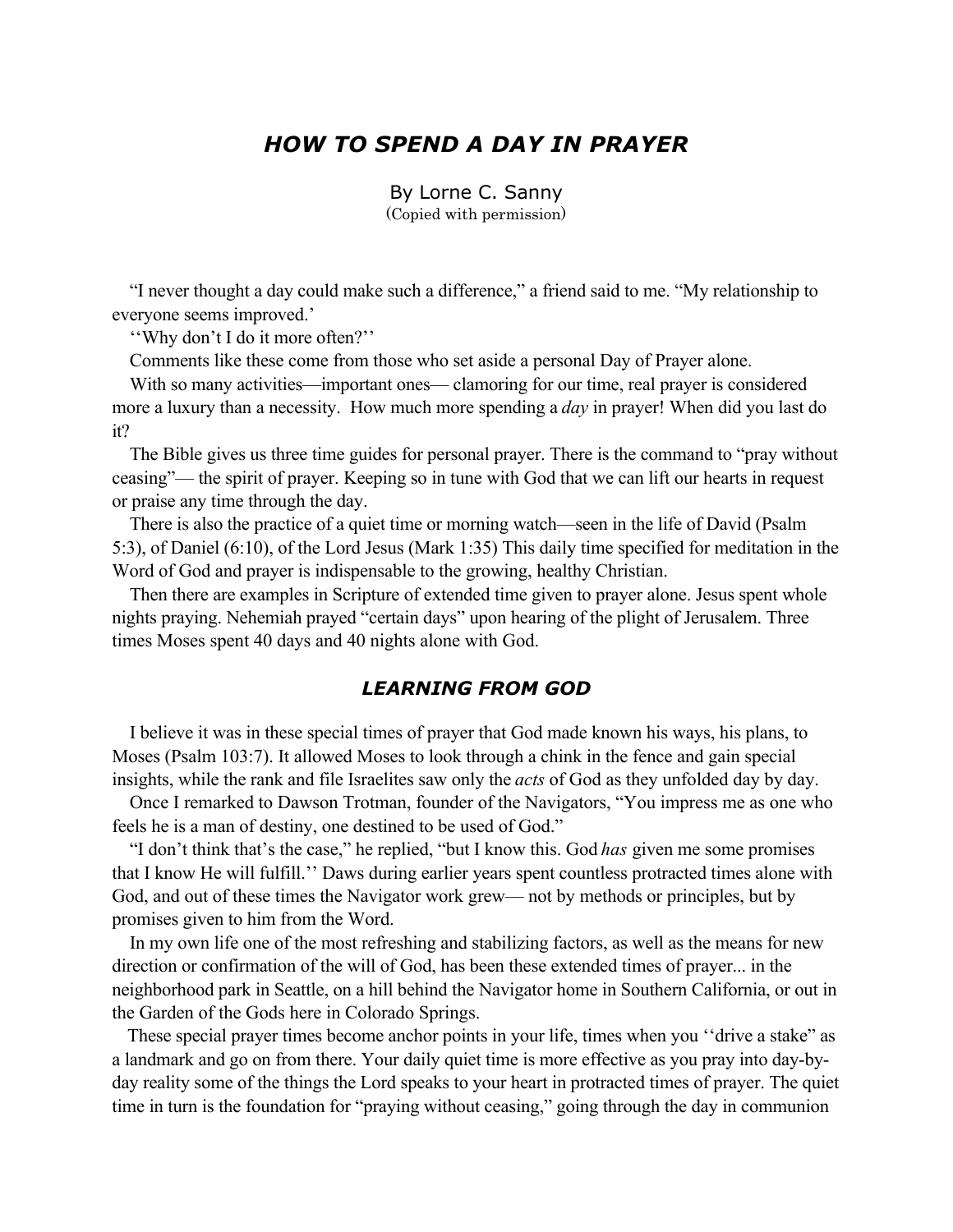with God.

Perhaps you haven't spent a protracted time in prayer because you haven't recognized the need for it. Or maybe you aren't sure what you would do with a whole day on your hands, *just to pray.*

# *WHY A DAY OF PRAYER?*

Why take this time from a busy life? What is it for?

1. *For extended fellowship with God*—beyond your morning devotions. Just plain being with and thinking about God- God has called us into the fellowship of His Son Jesus Christ (I Corinthians 1:9). Like many personal relationships, this fellowship is nurtured by spending time together. God takes special note of times when His people speak of Him and *Think upon His Name* (Malachi 3:16).

2*. For a renewed perspective*. Like flying over the battlefield in a reconnaissance plane, a day of prayer gives opportunity to think of the world from God's point of view. Especially when going through some difficulty we need this perspective to sharpen our vision of the unseen and let the immediate, tangible things drop into proper place. Our spiritual defenses are strengthened while "we look not at the things which are seen, but at the things which are not seen . . . which . . . are eternal" (II Corinthians 4:17, 18).

3. *For catching up on intercession*. There are non-Christian friends and relatives to bring before the Lord, missionaries on various fields, our pastors, our neighbors and Christian associates, our government leaders—to name a few. Influencing people and changing events through prayer is well known among Christians but too little practiced. And as times become more serious around us, we need to reconsider the value of personal prayer, both to accomplish and to deter.

4. *For prayerful consideration of our own lives before the Lord*—personal inventory and evaluation. You will especially want to take a day of prayer when facing important decisions, as well as on a periodic basis. On such a day you can evaluate where you are in relation to your goals, and get direction from the Lord through His Word. Promises are there for you and me, just as they have been for Hudson Taylor or George Muller or Dawson Trotman. And it is in times alone with God that He gives inner assurance of His promises to you.

**5.** *For adequate preparation*. Nehemiah, after spending "certain days" seeking the Lord in prayer, was called in before the king. "Then the king said unto me, For what dost thou make request? So I prayed to the God of heaven. And I said unto the king, If it please the king . . . " and he outlined his plan (Nehemiah 2:4, 5). Then in verse 12 he says, "And I arose in the night, I and some few men with me; neither told I any man what my God had put in my heart to do at Jerusalem . . ." When did God put in his heart this plan? I believe it was when he fasted and prayed and waited on God. Then when the day came he was ready.

I heard a boy ask a pilot if it didn't take quick thinking to land his plane when something went wrong. The pilot answered no, you know at all times where you *would* put it down *if* something went wrong. You have that thought out ahead of time.

So in our Christian life. If God has given us some plans and purposes in those times alone, we will be ready when opportunity comes to move right into it. We won't have to say "I'm not prepared." The reason many Christians are dead to opportunities is not because they are not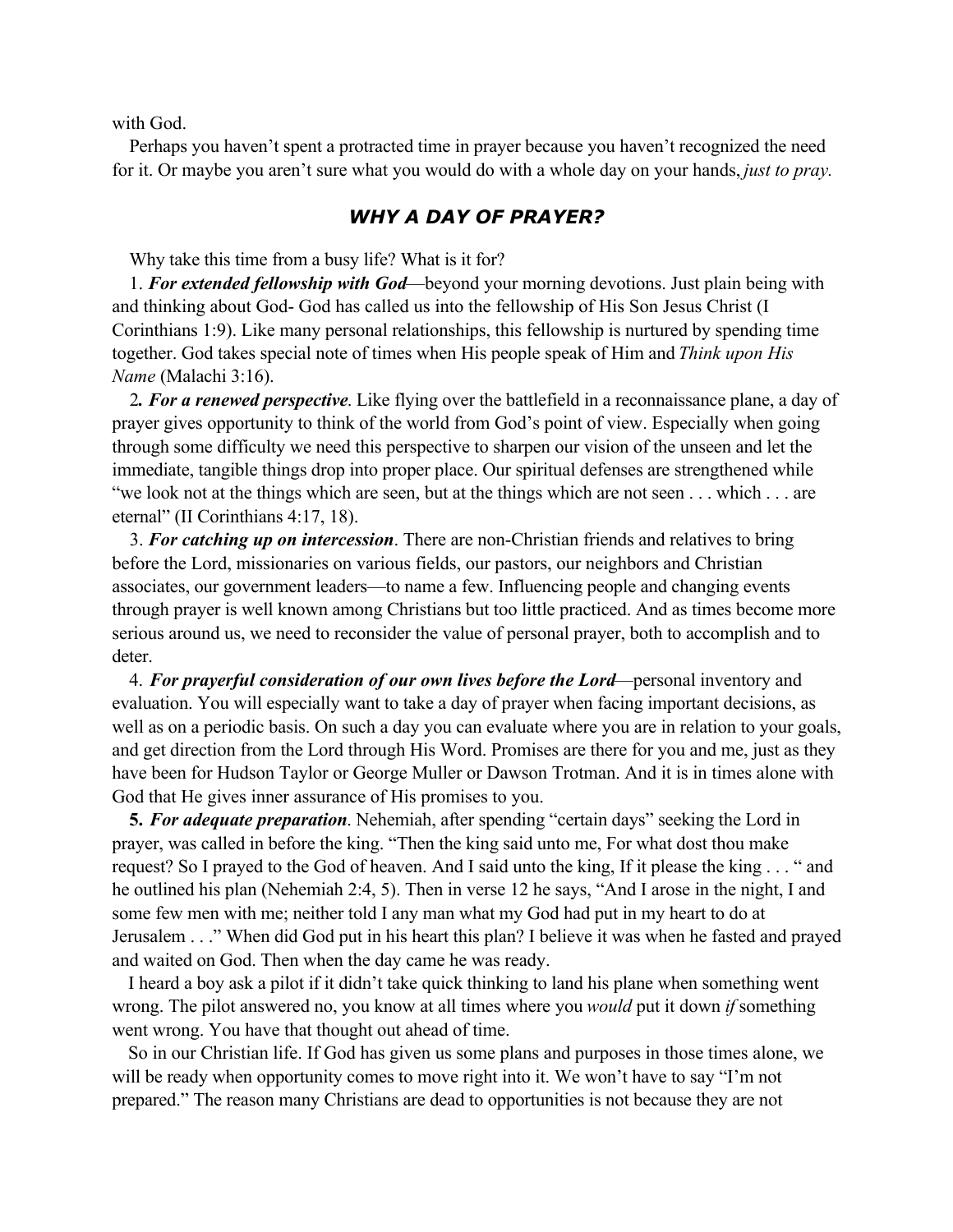mentally alert, but they are simply unprepared in heart. Preparation is made when we get alone with God.

#### *PRAY ON THE BASIS of GOD'S WORD*

Daniel said (9:2-4) "In the first year of his (Darius') reign I, Daniel, understood by books . . . that He would accomplish seventy years in the desolations of Jerusalem. And I set my face unto the Lord God, to seek by prayer and supplications, with fasting, and sackcloth, amid ashes: and I prayed unto the Lord my God, and made my confession . . ."

He understood by books what was to come. What books? The Scriptures that he had available in those days. And as a result of his exposure to the Word of God, he prayed. It has been said that God purposes, therefore He promises. And we can add, "Therefore I pray the promises, so that God's purposes might come to reality." God purposed to do something, and He promised it, therefore Daniel prayed. This was his part in completing the circuit, like an electrical circuit, so that the power could flow through.

 Your day alone with the Lord isn't a matter of sitting out on a rock like that statue *The Thinker*  and taking whatever thoughts come to your mind. That's not safe. It should be a day exposed to God's Word, and then His Word leads you into prayer. You will end the day worse than you started if all you do is engage in introspection, thinking of yourself and your own problems. It isn't your estimate of yourself that counts anyway. It's God's estimate. And, He will reveal His estimate to you by the Holy Spirit through His Word, the open Bible. And then the Word leads into prayer.

# *HOW TO GO ABOUT IT*

How do you go about it? Having set aside a day or portion of a day for prayer, pack a lunch and start out. Find a place where you can be alone, away from distractions. This may be a wooded area near home, or your back yard. An outdoor spot is excellent if you can find it; but don't get sidetracked into nature studies and fritter away your time. If you find yourself watching the squirrels or the ants, direct your observation by reading Psalm 104 and meditating on the power of God in creation.

 Take along a Bible, a notebook and pencil, a hymnbook and perhaps a devotional book. I like to have with me the booklet *Power Through Prayer* by E. M. Bounds and read a chapter or two as a challenge to the strategic value of prayer. Or, I sometimes take Horatius Bonar's *Words to Winners of Souls,* or a missionary biography like *Behind the Ranges,* which records the prayer victories of J.0. Fraser in inland China.

Even if you have all day, you will want to use it profitably. So lose no time in starting, and start purposefully.

# *WAIT ON THE LORD*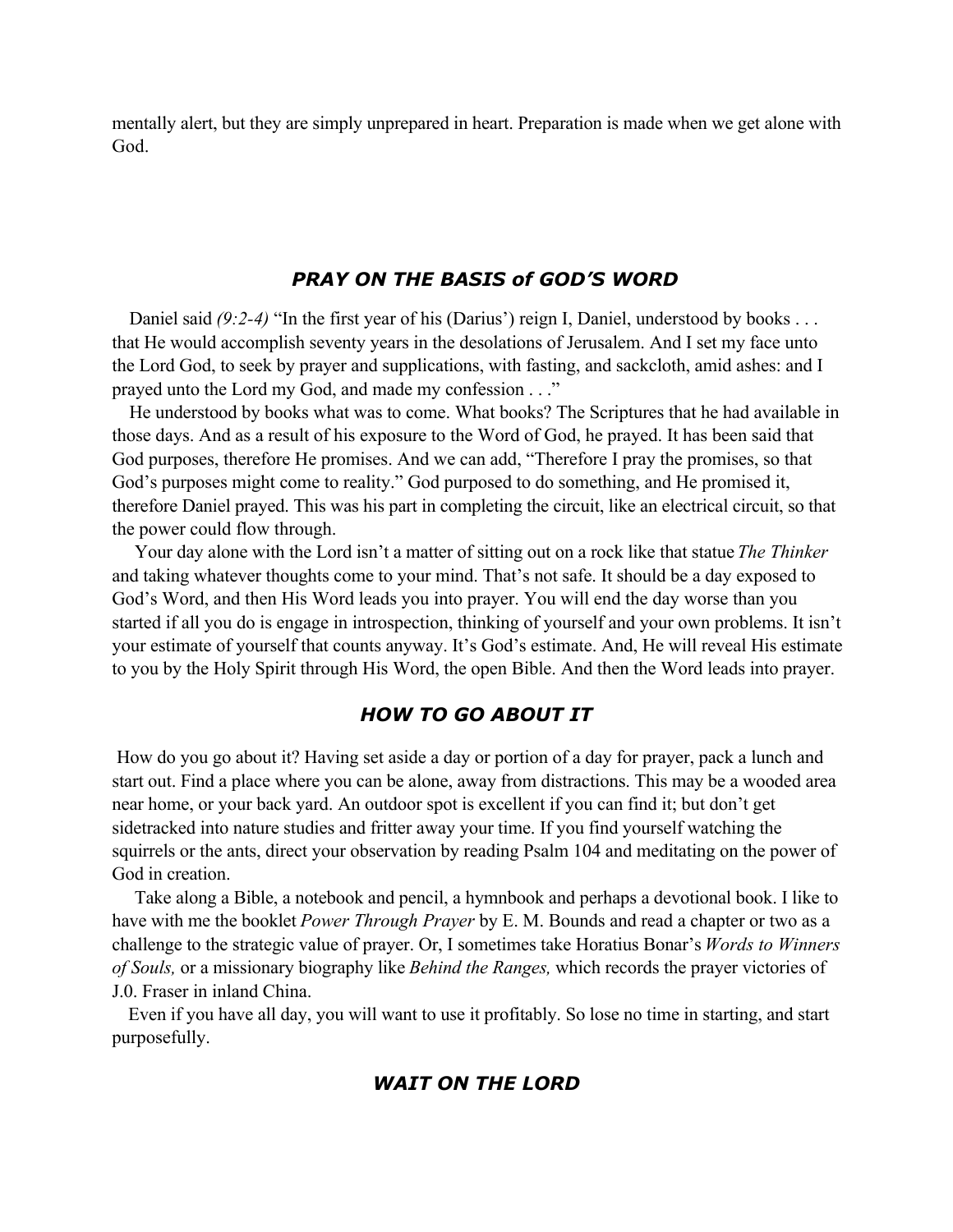**Divide the day into three parts: waiting on the Lord, prayer for others, and prayer for yourself.** Use the first part to *wait on the Lord.* Don't hurry. And you will miss the point if you look for some mystical or ecstatic experience. Just seek the Lord, wait on *Him.* Isaiah 40:31 promises that those who wait upon the Lord will renew their strength. Psalm 27:14 is one of dozens of verses which mention waiting on Him. Psalm 62:5 says, "My soul, wait thou only upon God; for my expectation is from Him."

 **Wait on Him, first** *to realize His presence.* Read through a passage like Psalm 139, grasping the truth of His presence with you as you read each verse. Ponder the impossibility of being anywhere in the universe where He is not. Often we are like Jacob when he said, "Surely the Lord is in this place; and I knew it not" (Genesis 28:16b).

 **Wait on Him, then,** *for cleansing.* The last two verses of Psalm 139 lead you into this. Ask God to search your heart as these verses suggest. When we search our own hearts it can lead to imaginations, morbid introspection or anything the enemy may want to throw before us. But when the Holy Spirit searches He will bring to your attention that which should be confessed and cleansed. Psalms 51 and 32, David's songs of confession and thanksgiving, will help you. Stand upon the firm ground of I John 1:9 and claim God's faithfulness to forgive whatever specific thing you confess.

 If you realize you've sinned against a brother, make a note of it so you won't forget to set it right. Otherwise, the rest of the day will be hindered. God won't be speaking to you if there is something between you and someone else that you haven't planned to take care of at the earliest possible moment.

 As you wait on God, ask for the power of concentration. Bring yourself back from daydreaming.

 **Next, wait on God** *to worship Him.* Psalms 103 and 104 are wonderful portions to follow as you praise the Lord for the greatness of His power. Most of the Psalms are prayers, and there is no better way to pray scripturally than to pray Scripture. The Book of Psalms ends with a paean of praise to the Lord. Or turn to Revelation, chapters 4 and 5, and use them in your praise to Him. If you brought a hymnbook you can sing to the Lord. Some wonderful hymns have been written that put into words what we could scarcely express ourselves. Maybe you don't sing very well, but be sure you're out of earshot of someone else and "make a joyful noise unto the Lord." *He* will appreciate it.

**This will lead you naturally into thanksgiving.** Reflect upon the wonderful things God has done for you and thank Him for these—for your own salvation and spiritual blessings, for your family, friends, and opportunities. Go beyond that which you thank the Lord for daily and take time to express appreciation to Him for countless things He's given.

## *PRAYER FOR OTHERS*

Now is the time for the unhurried, more detailed prayer for others that you don't get ordinarily. Remember people in addition to those for whom you usually pray. Trace your way around the world, praying for people by countries. **Three suggestions as to what to pray:**

**First, ask specific things for them**. Perhaps you remember or have jotted down needs various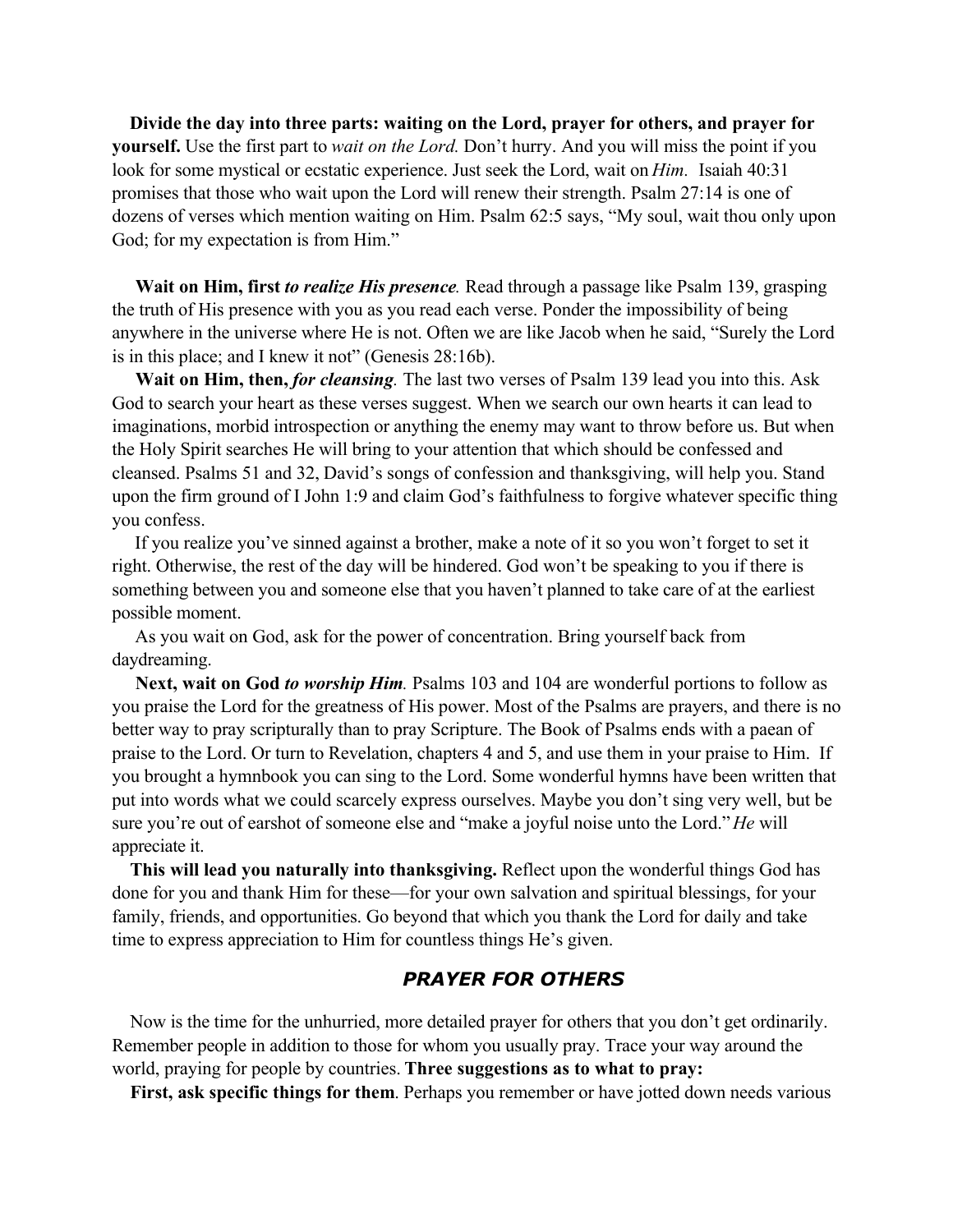people have mentioned. Use requests from missionary prayer letters. Pray for spiritual strength, courage, physical stamina, mental alertness, and so on. Imagine yourself in the situations where these people are and pray accordingly.

**Second, look up some of the prayers in Scripture**. Pray what Paul prayed for other people in the first chapter of Philippians and Colossians, and in the first and third chapters of Ephesians. This will help you advance in your prayer from the stage of "Lord, bless so and so and help them to do such and such."

**Third, ask for others what you are praying for yourself.** Desire for them what the Lord has shown *you .*If you pray a certain verse or promise of Scripture for a person you may want to put the reference by his name on your prayer list, and use this verse as you pray for that person the next time. Then use it for thanksgiving as you see the Lord answer.

#### *PRAYER FOR YOURSELF*

 The third part of your day will be prayer for yourself. If you are facing an important decision you may want to put this before prayer for others. Again let your prayer be ordered by Scripture and ask the Lord for understanding according to Psalm 119:18. Meditate upon verses of Scripture you have memorized or promises you have previously claimed from the Word. Reading a whole book of the Bible through, perhaps aloud, is a good idea. Consider how it might apply to your life.

 In prayer for yourself I Chronicles 4:10 (NIV) is one good example to follow. Jabez prayed, 'Oh, that you would bless me and enlarge my territory! Let your hand be with me, and keep me from harm so that I will be free from pain." That's prayer for your personal life, your growth, your work, for victory over sin. Jabez prayed in the will of God and God granted his request.

 "Lord, what do *you* think of my life?" is the attitude of this portion of your day of prayer. Consider your main objectives, in the light of what you know to be God's will for you. Jesus said, ". . . My food is to do the will of Him that sent Me, and to finish His work" (John 4:34). Do you want to do God's will more than anything else?

Then consider your activities—what you *do—*in the context of your objectives . . . your use of time, schedule, and so on. God may speak to you about rearranging your schedule, cutting out certain activities that are good but not best, or some things that are entanglements or impediments to progress. Strip them off. You may be convicted about how you spend your evenings, or about wasting Saturdays when you could use the time to advantage and still get the recreation you need.

So record your thoughts on this, and plan in your notebook for use of your time. Perhaps the need for better preparation for your Sunday School class or a personal visit with an individual will come to your mind. Or the Lord may impress you to do something special for someone. Make a note of it.

During this part of your day, bring up any problems or decisions you are facing and seek the mind of God on them. It helps to list the factors involved in the decision or in following a certain course of action. Pray over them and look into the Scriptures for guidance. You may be led to a promise or direction from the passages with which you have already filled your mind during the day.

After prayer, you may reach some definite conclusions upon which you can base firm